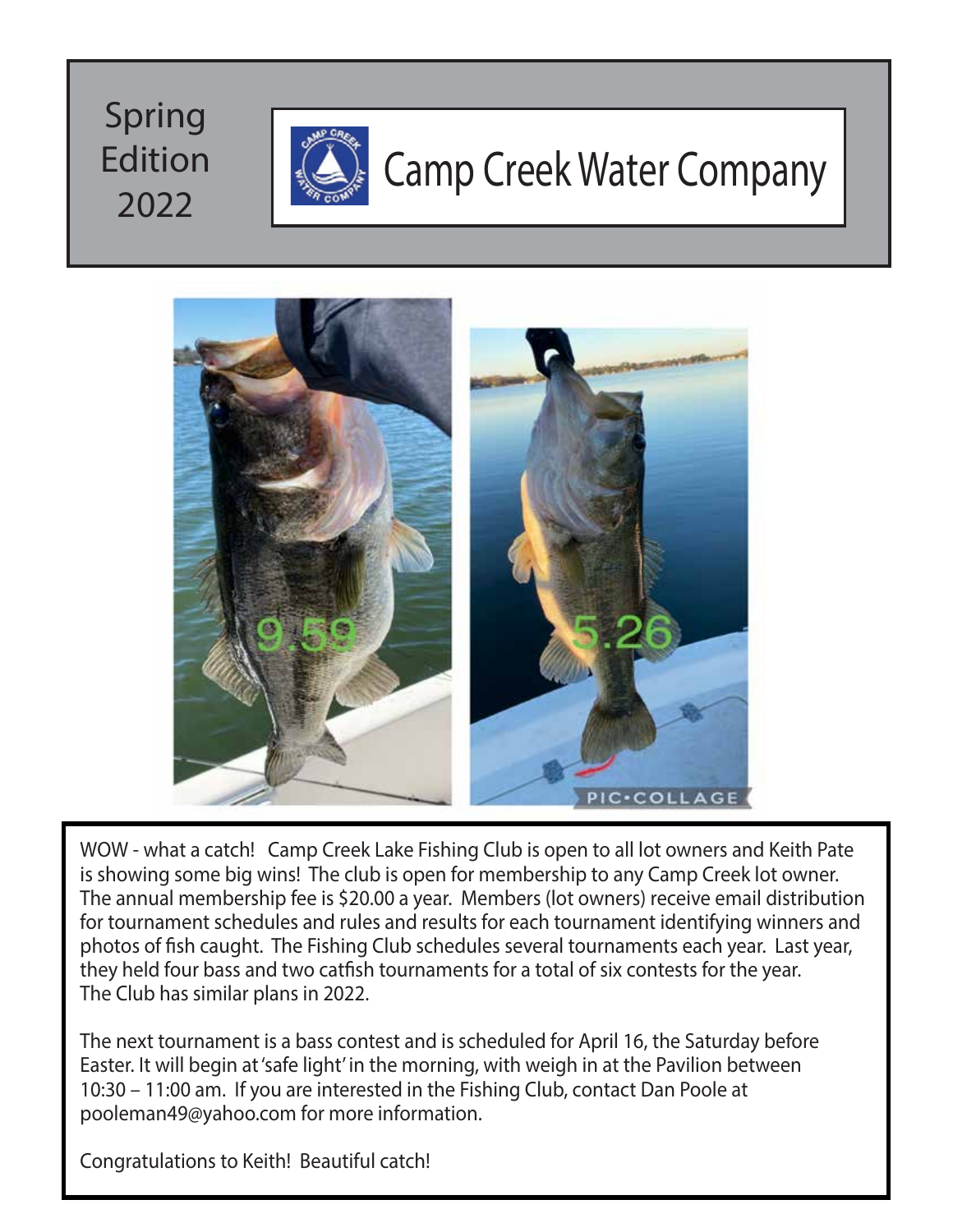

### **Office Manager**

### Office Manager's Desk...

Welcome Spring!! I know everyone is excited and happy that Spring is here!

If you are a new lot owner, please send me your contact information so that we have you on our email and contact list for newsletters and important information. If you are an existing lot owner, please send any changes to your contact information.

Please be sure your motorized watercraft has been registered through the office. All motorized watercraft (including jet skis) is required to have a registration sticker in place as well as lot numbers affixed to each side of the watercraft clearly visible. There is a \$100.00 fine for a non-registered watercraft on the lake.

If you have any questions regarding the registration process or any other questions regarding Camp Creek, please call the office. We also have a copy of our Rules and Regulations Book posted on our website at www.campcreeklake.us for your convenience.

In an effort to improve safety, Tim, our patrolman, has volunteered to produce and post consistent signage for each boat house. The cost is \$15 per boat house. Tim is doing this as a volunteer to improve visibility across the lake. Please contact Tim or me if your interested.

Thank you, Sherry



Office Hours Sunday - Monday - Closed Tuesday - Thursday 8:30am - 2:30pm Friday 8:30 - noon

Contact Information Sherry Bartosh 979.828.2907 email: CCWC@Windstream.net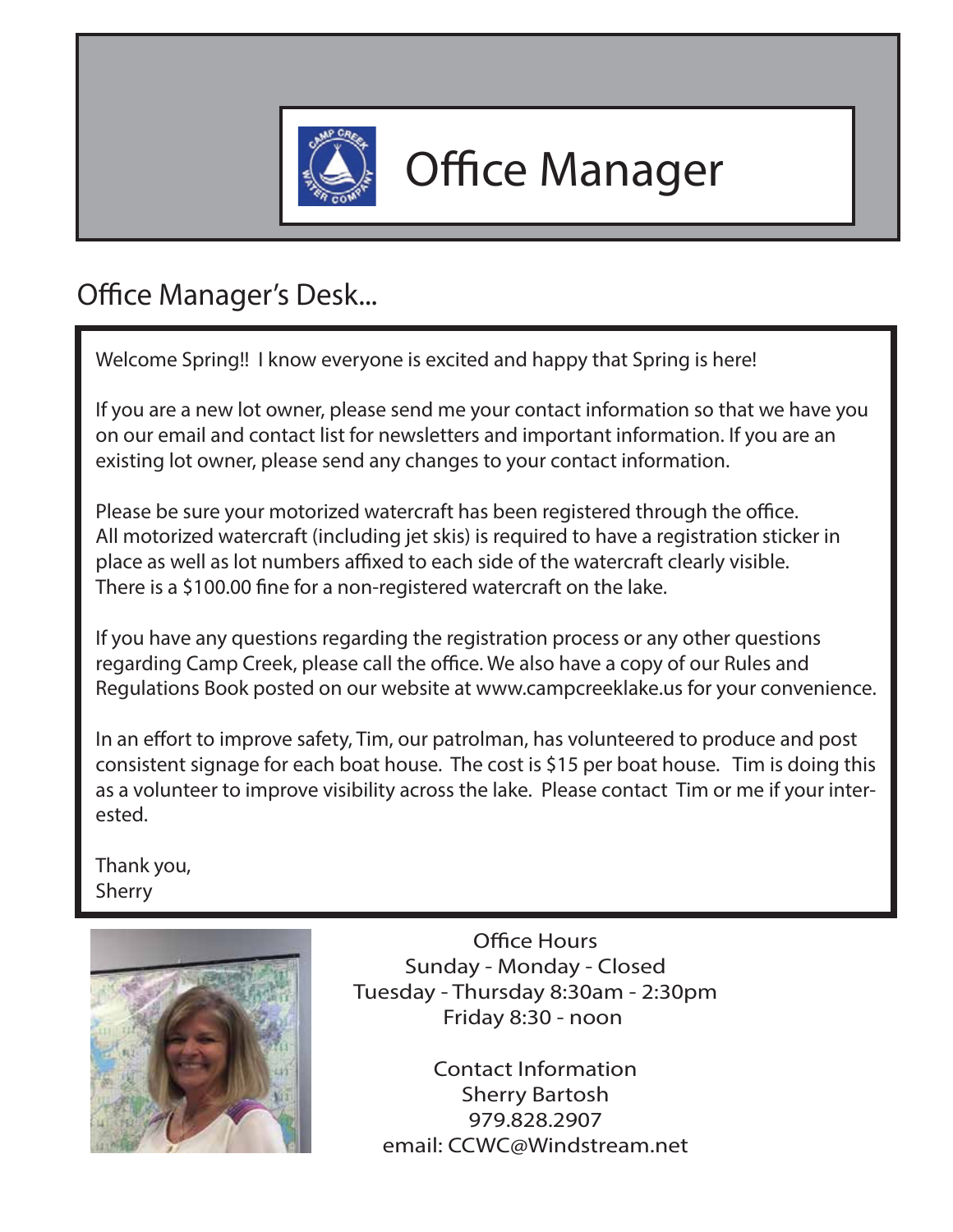

### 2021 - 2022 **All Board of Directors & Committees**

John Greig, President Jami Browning, Vice President

Trudi Askew Janice Bayer Amy Drozd Keith Ellis Bruce Erratt Bill Fallwell Loftus Fitzwater John Greig Larry Hubbell Tim Powell Lisa Sawyer Mike Schrader John Sykes Philip Vance \* New Board members

### **Board Meeting Schedule**

June 12, 2021 August 14, 2021 November 13, 2021 March 5, 2022

**Annual Shareholder's Meeting** April 30, 2022

### Board of Directors **Committee Assignments**

#### *Building* Loftus Fitzwater, Chairman Keith Ellis Bill Fallwell Tim Powell Mike Schrader

*Channel Marking & Stump Removal* Larry Hubbell, Chairman Ralph Crum Mike Schrader

#### *Communications* Jami Browning, Chairman Bruce Erratt Bill Fallwell Melissa McDonald Lisa Sawyer

*Dam & Recreation Area* Philip Vance, Chairman David Dixon Bill Fallwell James Stone John Sykes

#### *Finance* Amy Drozd, Chairman Trudi Askew Jami Browning

John Sykes

*Special Projects* Lary Hubbell, Chairman

#### *Fishing & Vegetation*

Jami Browning, Chairman Trudi Askew Norm Dronen Keith Ellis Tim Powell James Stone Philip Vance

#### *Oil & Gas*

Tim Powell, Chairman Loftus Fitzwater Harold Lewis Bob Priestly Lisa Sawyer

*Roads*

Philip Vance, Chairman Keith Ellis

*Safety & Risk Mgmt* Bruce Erratt, Chairman Janice Bayer Larry Hubbell

#### *Social*

Janice Bayer, Chairman Trudi Askew Pat Batten Karen Mize

#### *Wildlife*

Mike Schrader, Chairman Alan Beard Ralph Crum Lisa Sawyer Scott Smith Philip Vance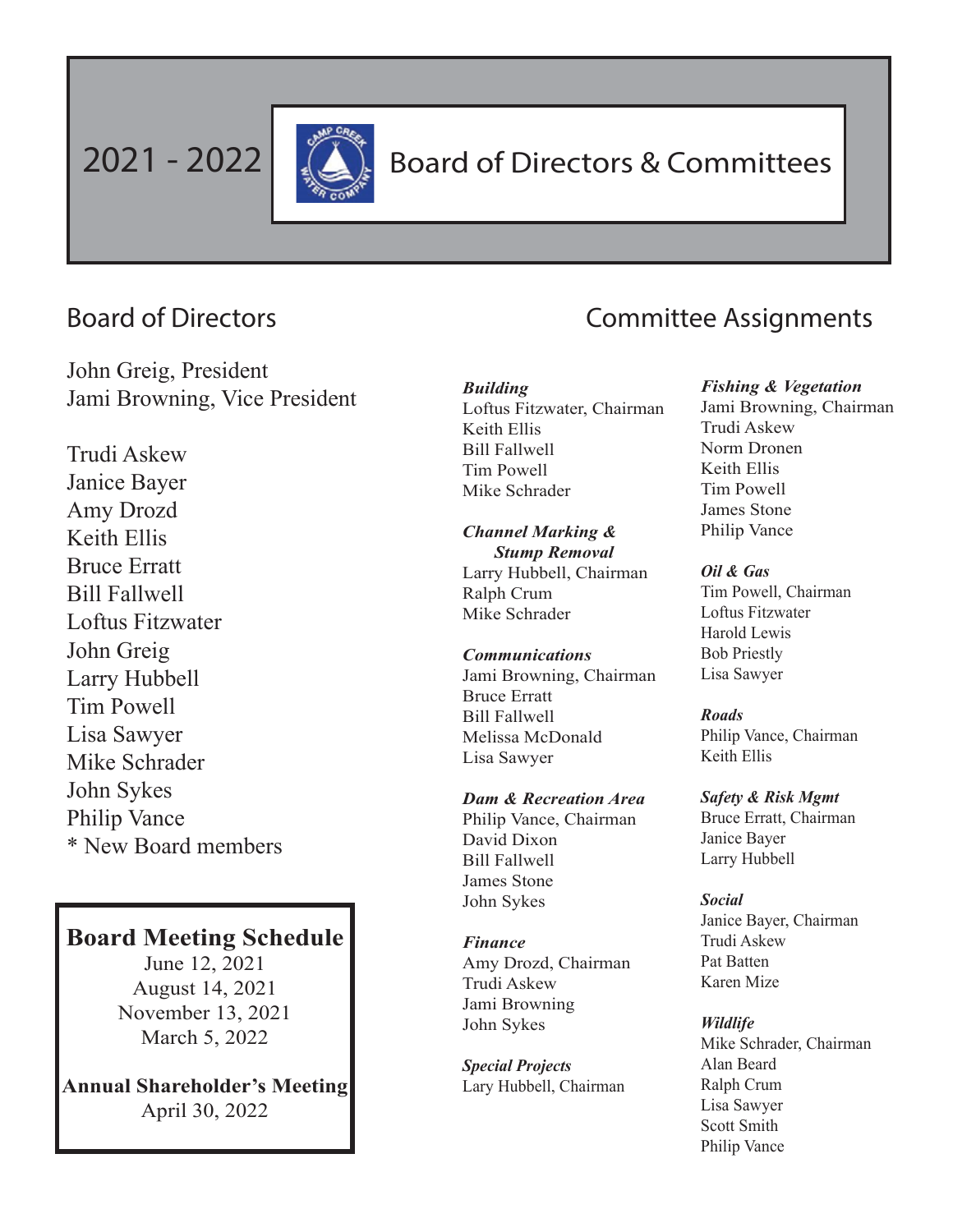

# Important Reminders

### Safety First:

- • Life jackets are required for all tubers, skiers and anyone being pulled behind a watercraft or riding on a jet ski. A \$250.00 fine will be assessed for those not wearing a life jacket when required.
	- Refrain from alcohol when operating a boat or jet ski.
	- Do not pull tubes with people on them down the channels.
	- Boats and jet skis must travel in a counterclockwise direction in the ski area.
	- Stay in boat lanes when possible.
	- No swimming at the boat ramps.
	- Be mindful and courteous to others on the lake.
	- Please remember all boats and jet skis must be registered and tagged.
	- Only lot owner registered watercraft are allowed on the lake.
	- Guests need a pass while on the lake, if they are not with a lot owner.
	- The lake has many stumps so please travel in the boat lanes and be cautious in the water.
	- Be careful swimming as hydrilla can be a safety hazard.

### Please refer to the CC Lake Rules & Regulations on our website:

http://www.campcreeklake.us or call the CCWC office if you have questions

### Burn Pile Cameras

- Cameras have been installed at all 3 Burn Piles; Patrolmen monitor disposal Approved materials include tree and wood products only without nails or screws
- No plastic bags or plastic products can be disposed here!

### Easterly Volunteer Fire Department - Camp Creek Substation

- Completed construction of the fire pump truck station located near the office
- 500 gallon fire pump truck will be housed here
- Eleven volunteers trained at the Easterly Fire Department starting April 11th. Anyone who is interested in volunteering contact Fire Chief Joe Hayes 713-249-3737

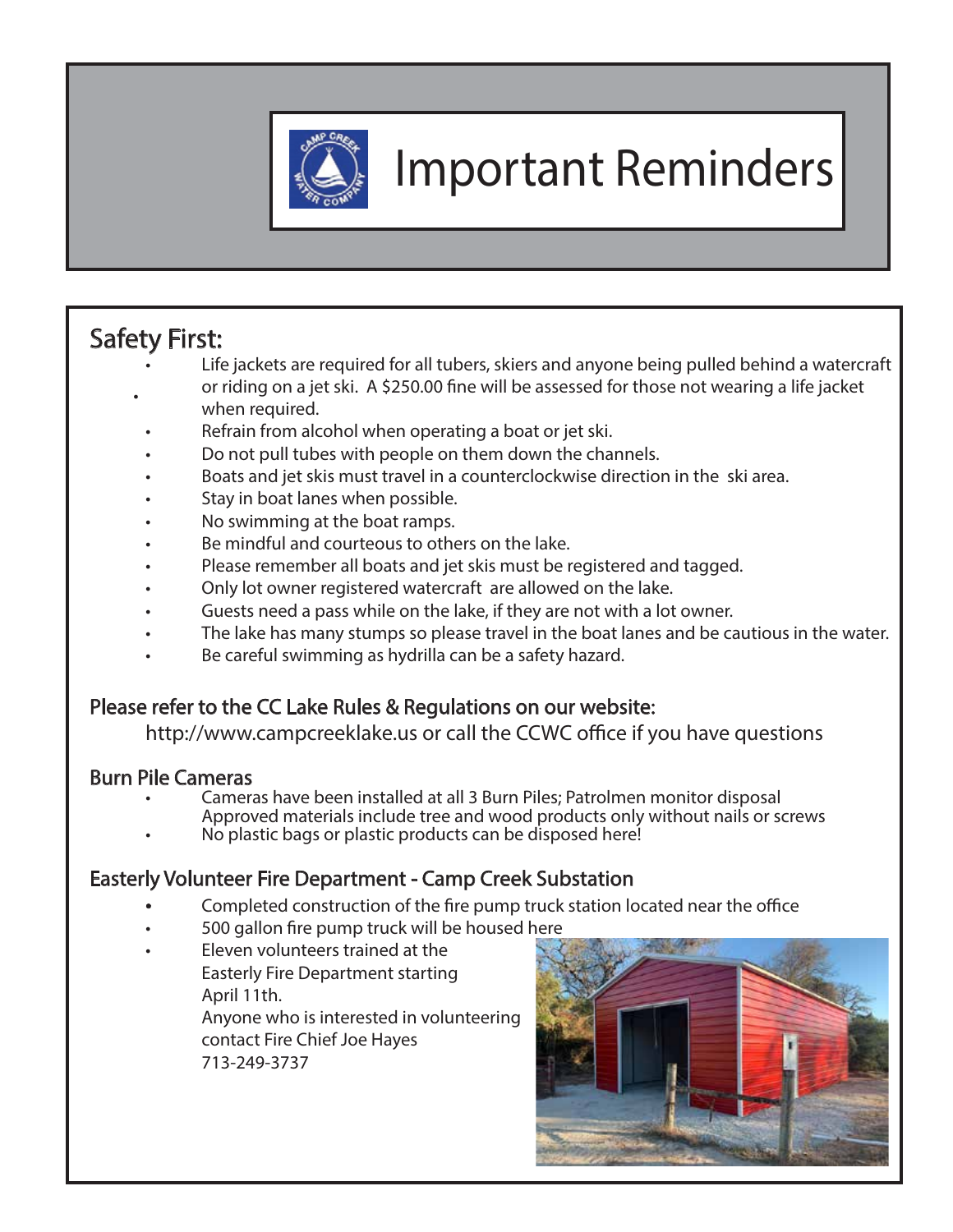



### Committee News...

- Planning for Annual Shareholder meeting scheduled for April 30, 2022 at 6pm at the Franklin ISD Auditorium. Five new Board positions are up for vote! Proxy's will be mailed the first week in April and please plan to attend or return your proxy votes by the April 25th deadline.
- Based on Solitude's recommendations, the Board approved an herbicide treatment at the end of March that is targeted to help the hydrilla problem.
- We are pleased to report that the 2021 financial records were turned over to auditors.
- The O&G Committee reported production remains stable and gas prices remain higher.
- The CCWC Rules & Regulations Manual has been updated and available on the CCWC website.
- A 911 address has been established and new signs for 911 are being installed.
- We completed construction of the Easterly Fire Department Camp Creek Substation which provides a fire pump building located near the CCWC office. Eleven (11) volunteers will begin training April 22. See more details under "Reminders".
- Roads committee reported that equipment was purchased to trim the brush and limbs along the roads resulting in significant savings and the ability to maintain clear roads on a regular basis.
- The Board approved execution of a water sales agreement with Comstock to provide water for their drilling efforts near the lake. See "Budget" page for details.
- The Board met with Brazos WIFI to discuss the opportunity to provide WIFI to Camp Creek lot owners. Contract for right away easement to provide high speed internet to all lot owners is underway. WIFI contracts would be directly with owners.
- The Wildlife committee reported a decrease in hog activity!
- Social committee is planning an Earth Day Clean up & Pot Luck party at the Pavillion on Saturday April 22nd. We hope many will come out and help us clean-up around the lake!
- Planning underway for the Memorial Day Fishing Tournament!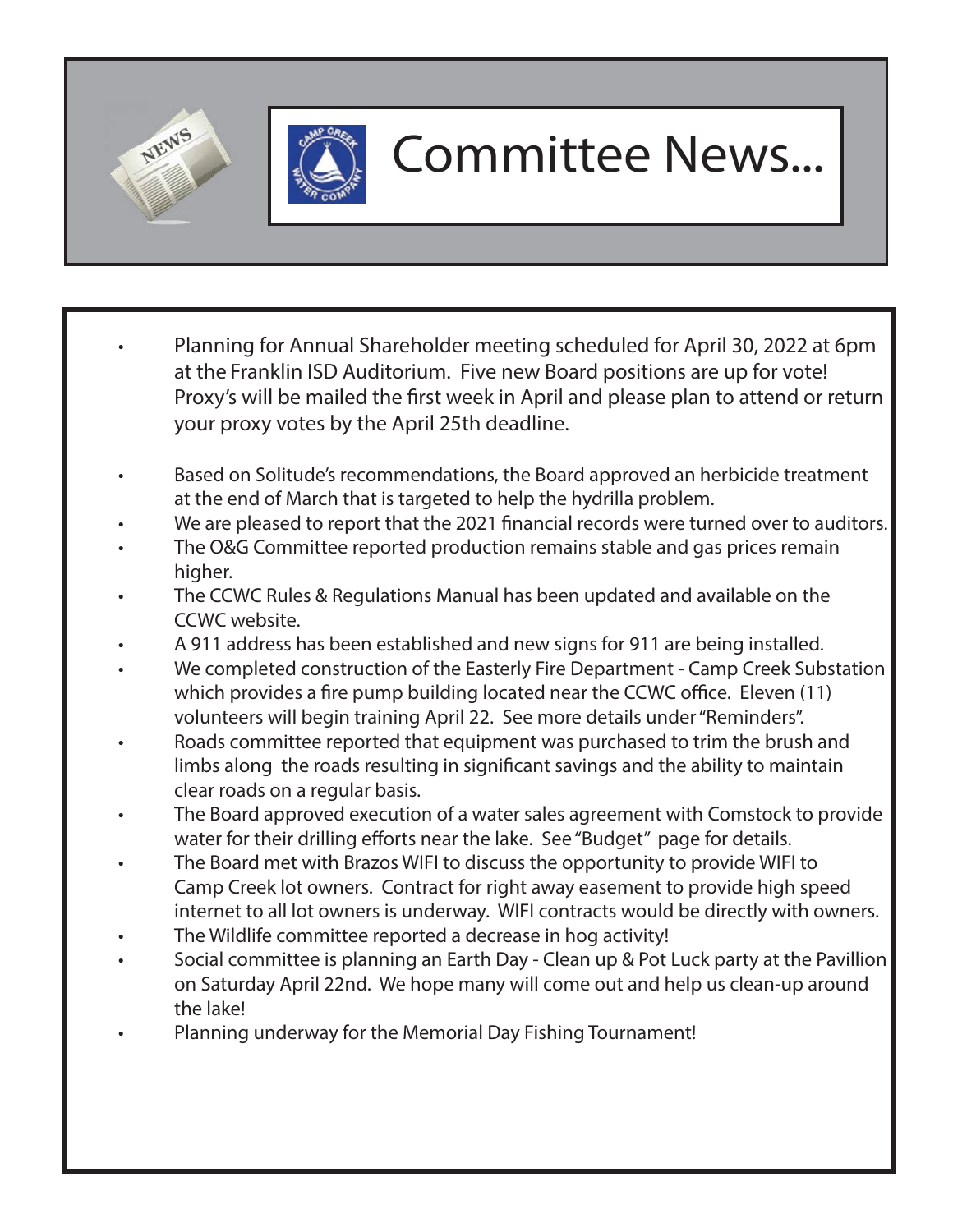



# Social Events

Deck the Docks Winner! Congratulations to Lot 134 Carolyn Crowley who won 2021 "Deck The Docks" contest for her beautiful holiday display!

### April 22 - Earth Day Clean-up & Pot Luck Party

 Trash Pick-up meet at the Pavilion at 9am Please bring gloves and reachers/grabbers if you have it Pot Luck at the Pavillion at 1:30

### May 28-29 - Fishing Tournament

Bass Tournament Registration: Friday, May 27th 5-7pm at Pavillion Adult Tournament: Saturday, 6am-11am; Lunch at 11:30 Kids Fish: Sunday, May 29 - Registration 8am and Fishing 8:30-11am; Lunch at 11:30

### July 2 – Boat Parade

We are hoping for beautiful weather and a fantastic parade!

### Calling all Readers!

Hello fellow Camp Creek Readers! I am going to be adding some new titles to the library in the CCWC office. Right now, we have a lot of paperback novels, and I am volunteering to mange new books that you would like to share for a "donate one of your favorites; take one to enjoy and return" process. My goal is to add several different types of books moving forward….sports (I am a Cowboys and Ohio State Buckeye fan), history (anything WW1 and WW2), and general reference... just fun to read! Space in the Office is limited so contribute a book or two at a time to ensure the next person coming in can find a book of interest. If you have any suggestions, please let me know. Happy Reading!

Rob Alspaugh Lot 386 512-750-9379

Up Next...

Earth Day Clean-up Party at the Pavilion Saturday, April 22nd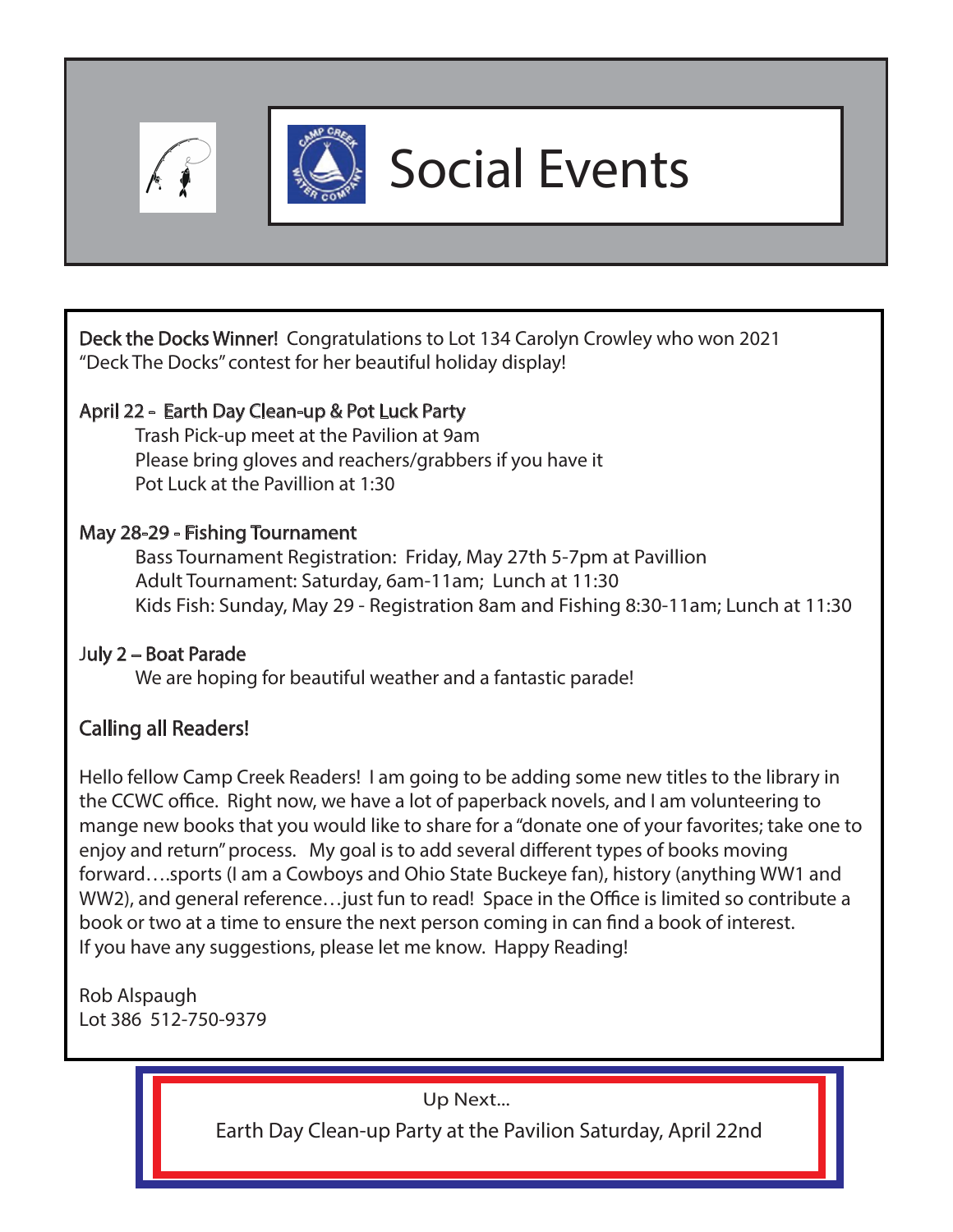

# CCWC Patrolmen

Tim Zradicka is our newest Patrolman for CCWC. Tim has volunteered to produce and install Lot Number signage on all boat houses to improve visibility and safety. This sign will be 6 inches X 9 inches. It will have a reflective green background with 5 inch white letters. This will go on the spot as displayed in picture below. This way they will be maintained in the same placement and reflective for night.

Each sign will be \$15 and will be paid directly to Tim as he is volunteering to get these produced and install them on his own. If you are interested, please contact Tim or Sherry in the office.

As a reminder, all boat houses are required to have proper signage, and this is an easy way to get your boat house signage in compliance and improved! We hope all lot owners will take advantage of this offer!

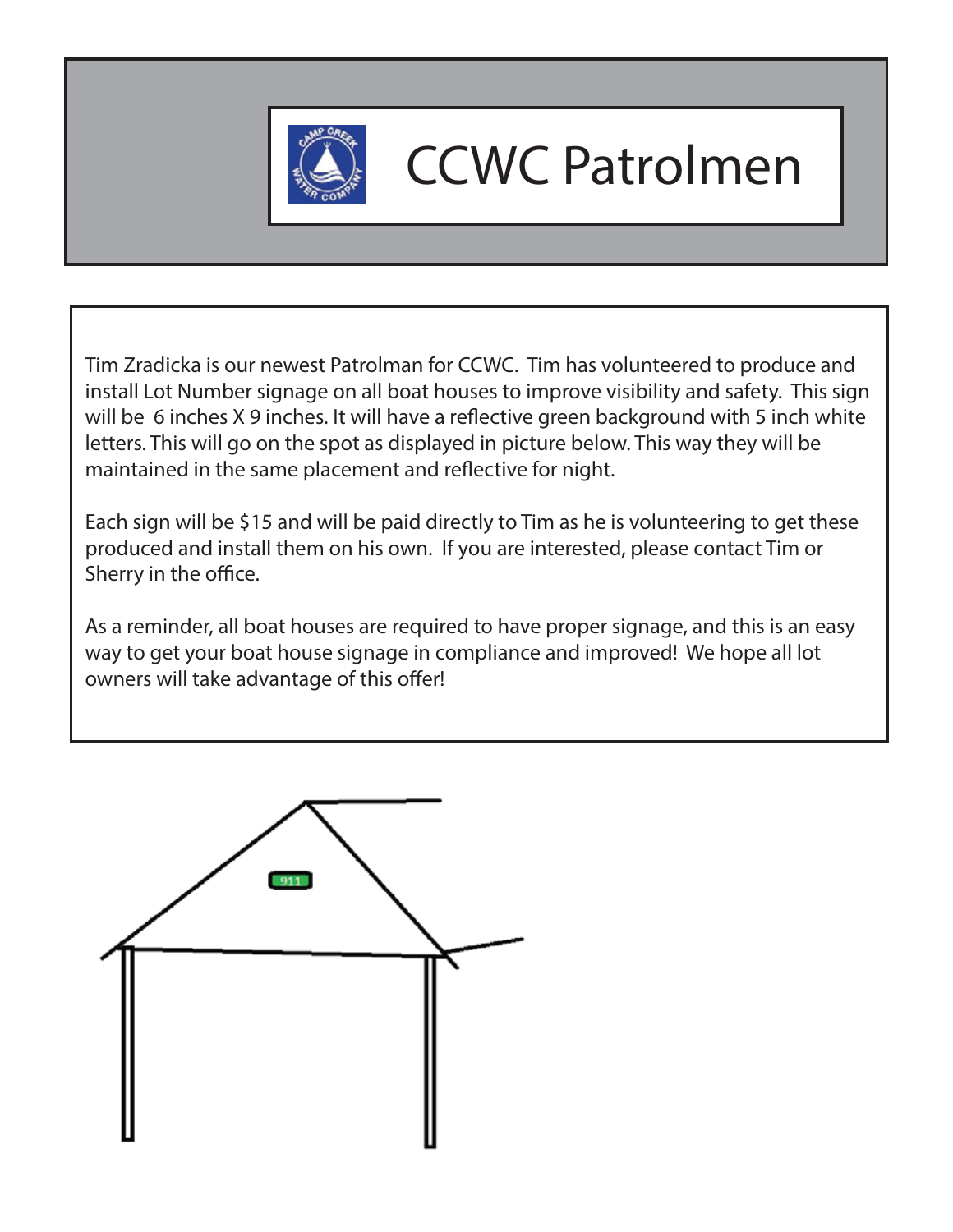



## 2022 Budget...

The Board of Directors approved a 2022 budget that included lot owner dues of \$660. The budget has expenses in excess of revenue by \$47,746 due to an increase in the budget for management of the vegetation to get it to a balanced condition. A summary of the revenue and expenses is as follows:

| Revenue-                            |    |           |
|-------------------------------------|----|-----------|
| Dues                                |    | \$277,200 |
| <b>Mineral Royalties</b>            |    | \$263,950 |
| <b>Other Revenue</b>                |    | \$118,518 |
|                                     |    | \$659,668 |
| Expenses-                           |    |           |
| Administrative (including payroll)  |    | \$220,459 |
| <b>Building Committee</b>           | \$ | 11,250    |
| Channel Marking, Dam & Rec          | Ś. | 14,400    |
| Fishing & Vegetation                |    | \$191,900 |
| Roads                               |    | \$137,450 |
| Safety, Professional, Miscellaneous | \$ | 74,750    |
| Taxes & Other                       |    | 57,205    |
|                                     |    | \$707,414 |

In January, CCWC entered into a 3 year water sales agreement with Comstock Resources to allow them to purchase water for their drilling operations north of the lake. Camp Creek is one of many available sources and stands to make over \$200K for each draw which amounts to around 2 inches of the lake's water level. CCWC set a maximum low level that cannot be exceeded for any reason including normal evaporation and in the event of a drought. With the sale of our water, this will give the company added revenue to address our current budget challenges and provide funding for additional projects around the lake. Water is our most valuable resource, and it is renewable with every drop of rain. In a recent call with Comstock, they indicated they may begin drawing water sometime in the second half of this year.

CCWC was recently contacted by Cypress Creek Renewables wanting to lease several hundred acres of our wooded land for a solar panel farm. The board unanimously rejected leasing the land.